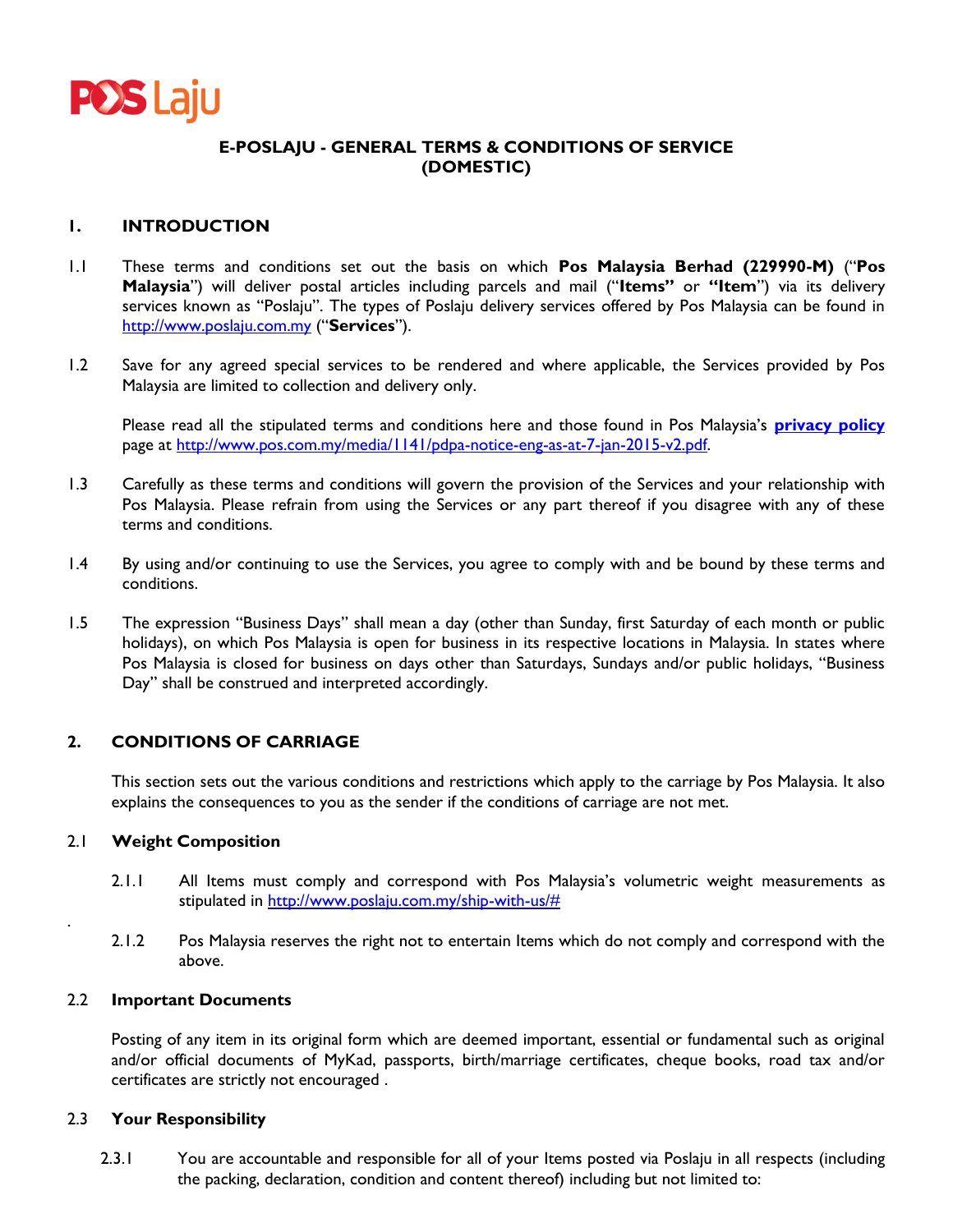- (a) fragile or breakable Items you are responsible for the posting of any fragile, flimsy, breakable or delicate Items such as glass, porcelain, ceramic or the like;
- (b) perishable and/or food Items you are responsible for the posting of any perishable Items or the like; or
- (c) other Items that can bring harm/damage to other Items.

Under no circumstances shall Pos Malaysia accept any responsibility in connection with such item including if any of such item is broken, dented, impaired, spoiled, scratched, damaged, destroyed or becomes contaminated or corrupted in part or in whole.

You shall at all times cause and ensure that the posting of your item will not directly or indirectly cause Pos Malaysia to suffer or incur any losses or damage.

#### 2.3.2 **Undertakings**

You confirm and undertake that you will at your cost:

- (a) ensure that all Items posted via Poslaju are not unlawful under any applicable laws or regulation;
- (b) refrain from using Poslaju for any unlawful purposes;
- (c) ensure that all Items posted via Poslaju will not cause any form of harm or danger to Pos Malaysia or any third party in any way regardless of shape or form.

## 2.3.3 **Packaging**

- (a) You are responsible for ensuring the Item posted is properly packed and labelled on every surface and wrapped or packaged perfectly, safely, and meets the safety features to ensure content is protected during normal operations during processing.
- (b) Under no circumstances shall Pos Malaysia accept any form of liability for any damage or loss resulting from improper packing and/or packaging.

### 2.3.4 **Declaration of Content**

Declaration of content and actual value of content of the Item for posting must be completed with the correct details. Under no circumstances shall Pos Malaysia accept any form of liability for any damage or loss which you may suffer or incur as a result of false, illegible, incomplete, improper or incorrect declaration.

### 2.3.5 **Drop Off and Delivery Conditions**

You have up to **seven (7) Business Days** from the date the online payment is made to drop off your Item at any Pos Laju centre for posting and delivery purposes ("**Drop Off Period**"). Pos Malaysia reserves the right not to deliver any Item or entertain and/or accept any Item for drop off if such Item is dropped off after the Drop Off Period. A new and separate payment will have to be made by you for the posting of the said Item if you still wish for the same to be delivered via Poslaju.

### 2.3.6 **Postage Charges**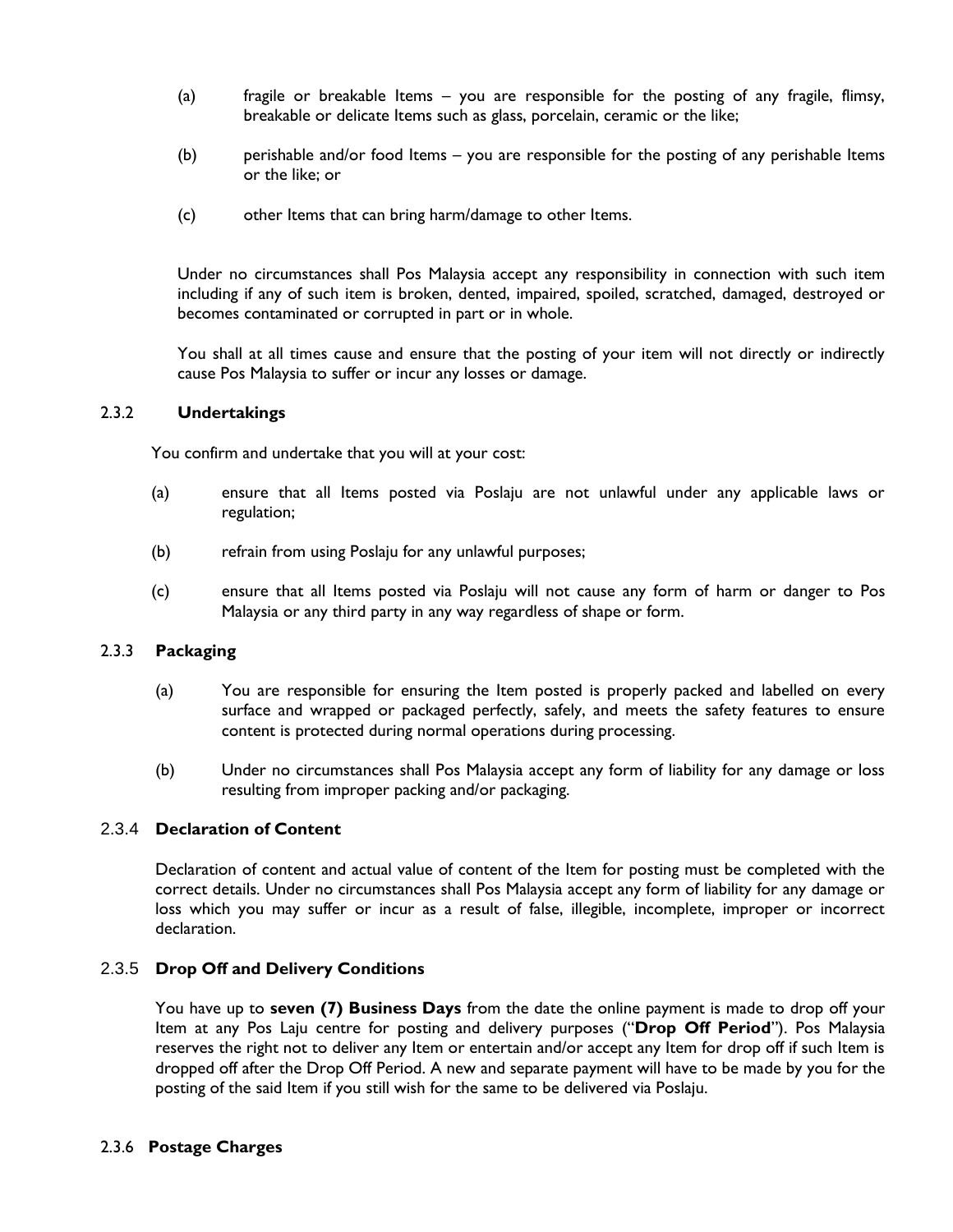Postage Charges are based on weight by calculating volumetric weight compared to the actual weight of the item, whichever being the higher.

Additional postage charges will be chargeable on and payable by you if:

- (a) the weight of the item differs from the weight declared on the PL1A consignment note; or
- (b) volumetric calculation will be taken into account if one dimension (length / height / width) of the Item exceeds **30cm**.

## 2.3.7 **Refund of Postage Charges**

You are entitled to receive from Pos Malaysia a full refund of the Postage Charges referred to in **Article 2.3.6** if such Item has not been dropped off within the Drop Off Period provided you comply with the procedures stipulated in the provisions of **Article 6.2**.

### 2.3.8 **Tracking**

Posting status can be tracked and traced through www.Pos.com.my or PosLine at **1 300 300 300**. Any inquires or complaints regarding any item posted via PosLaju must be submitted within **thirty (30) days** from the drop off date.

## 2.3.9 **Goods and Services Tax**

In general, services rendered by Pos Malaysia are subject to Goods and Services Tax save for exceptions described in<http://www.pos.com.my/about-us/faq/?GST-faq#GST-overview>

### 2.3.10**Taxes, Fines or Penalties**

You are solely responsible for tax, duty, fines or penalties imposed by such relevant authorities. Pos Malaysia will not act as your representative in any dealings with such relevant authorities that detain or seize the shipped Items.

# **3. DANGEROUS GOODS AND PROHIBITED ITEMS**

3.1 Posting or drop off of any Items that are or can be classified as dangerous goods and/or prohibited Items by Pos Malaysia, the relevant authorities in Malaysia or the relevant authorities in the place of destination is strictly prohibited unless such item accompanied with proper and valid documentation (example: a duly completed and valid Declaration Form for Dangerous and Prohibited Items).

Please refer to<http://www.poslaju.com.my/ship-with-us#id3> for information and the current list of dangerous goods and prohibited Items before proceeding to post your item. Pos Malaysia reserves the right to impose additional charges on you for the handling of dangerous goods and/or prohibited Items which are accompanied with proper and valid documentation without prior reference to or consent from you.

- 3.2 Pos Malaysia reserves the right to amend and change the type of Items that classified as dangerous goods and/or prohibited Items at any time and from time to time. You are advised to visit <http://www.poslaju.com.my/> from time to time to keep abreast with the latest changes to this list.
- 3.3 Notwithstanding the above, Pos Malaysia reserves the right to carry out the following if Pos Malaysia suspects or believes that the content of any item posted by you is or can be classified as dangerous goods and/or prohibited Items:
	- (a) reject or refuse such posting or drop off;
	- (b) detain such item or any part thereof;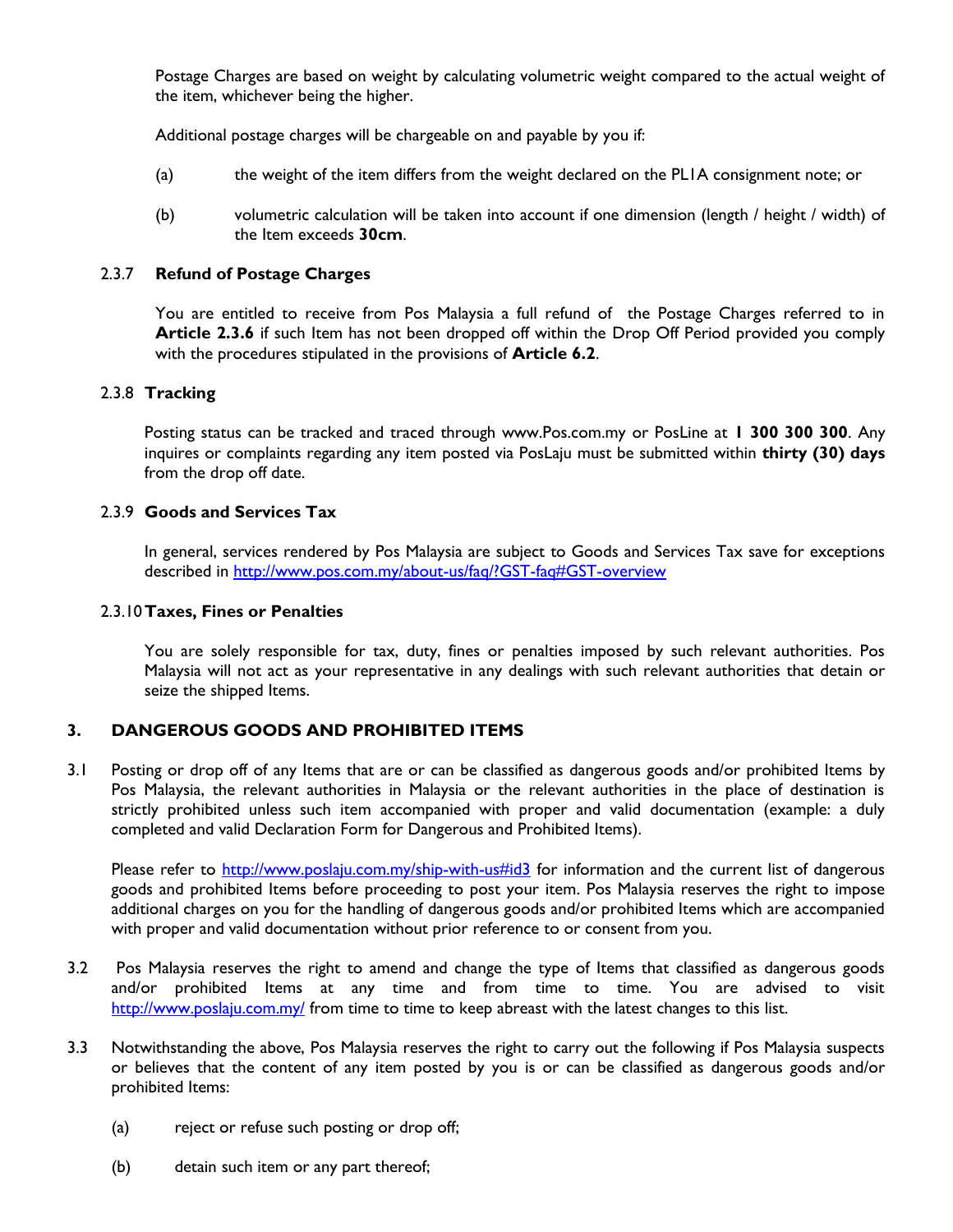- (c) dispose or destroy such item or any part thereof; or
- (d) hand-over such item or an part thereof to the relevant authorities in Malaysia or at the place of destination;

whereupon all costs incurred by Pos Malaysia in connection with the above shall be borne by you and Pos Malaysia will not be liable to you for any losses which you may suffer or incur as a result of the above.

# 4. **DELIVERY, PROCEDURE & ASSURANCE**

- 4.1 Pos Malaysia will ensure the delivery of the item is carried out in accordance with the prescribed delivery standards if the item is:
	- (a) not unlawful or prohibited;
	- (b) correctly declared,
	- (c) accompanied with the correct and complete documentation;
	- (d) properly packed and labelled in accordance with the prescribed guidelines by Pos Malaysia; and
	- (e) contains the complete and correct recipient address in clear and legible form;

provided all of Pos Malaysia's charges in connection with such delivery has been fully settled by you.

Delivery will be effected during the business hours and Business Days of Pos Malaysia only.

Delivery of the item will be deemed completed once it is delivered to the recipient address stated on the consignment note ("**Address**"). An item shall be deemed to have been "delivered" once the same is accepted by the recipient or its representative or where no acceptance has taken place, upon Pos Malaysia's placement of a written collection notice at or near the Address. Pos Malaysia accepts no responsibility in connection with any loss and/or damage to the Item once it has been delivered to the Address.

A second delivery attempt will be made upon request by the recipient, or the recipient may make a collection at any Post Office or Pos Malaysia branch as informed through the said collection notice. Item will be returned to you if it has not been claimed or failed to be delivered within **fourteen (14) days** from the date of first delivery attempt. Pos Malaysia accepts no responsibility in connection with any loss and/or damage in whole or in part to the Item when the same is in Pos Malaysia's custody under the above circumstances.

# **5. MONEY BACK GUARANTEE**

- 5.1 Pos Malaysia guarantees reimbursement of drop off charges for deliveries which are delayed due solely to Pos Malaysia's fault or not in accordance to Pos Malaysia delivery standards.
- 5.2 This money back guarantee is limited and subject to the following conditions:
	- (a) Posting/ Drop off and delivery from Poslaju centres only**;**
	- (b) Limited to Next Day Delivery service only;
	- (c) Complete and correct receiver information on PL1A form;
	- (d) Standard delivery within Business Days only;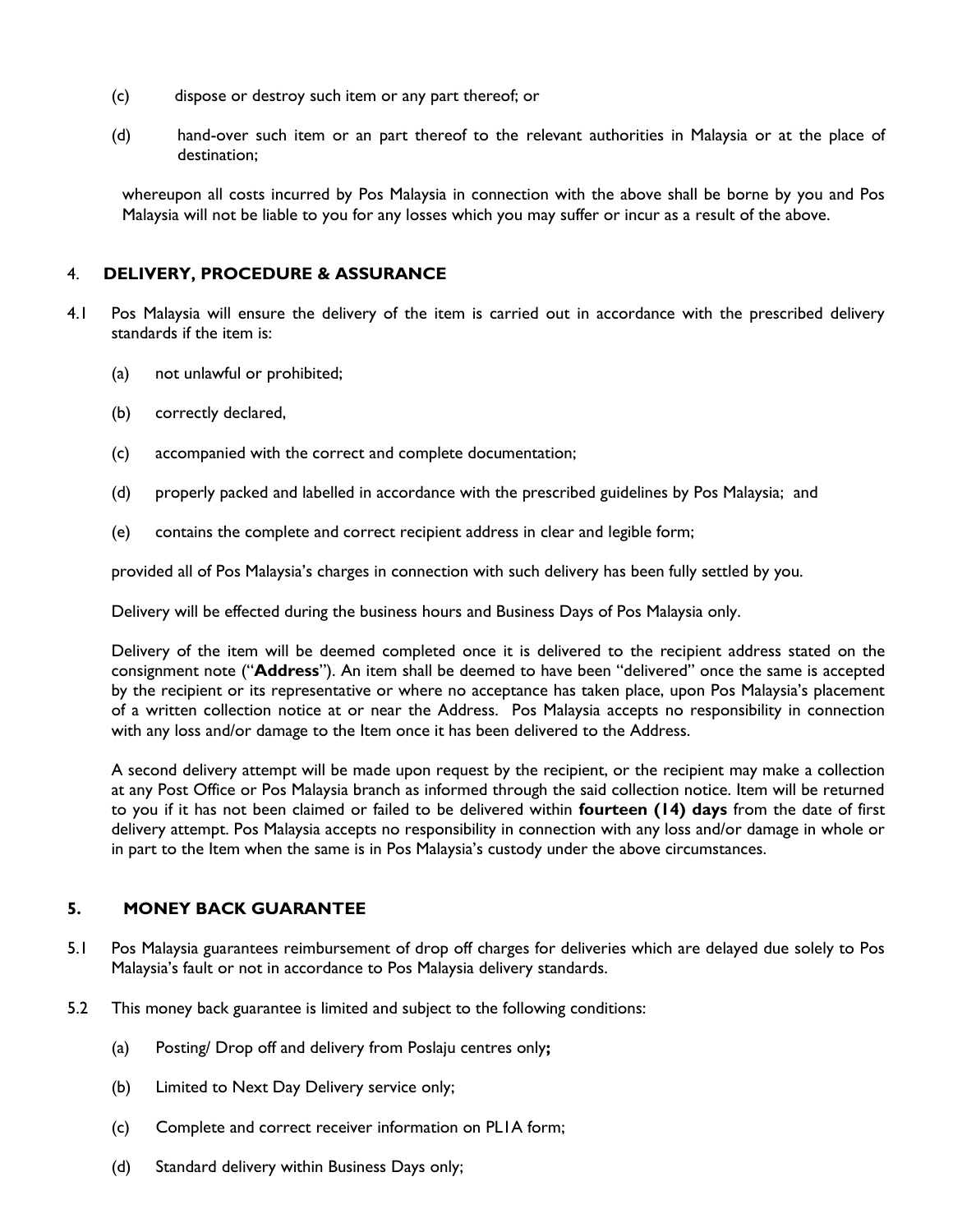- (e) Limited to first delivery attempt only;
- (f) Pos Malaysia will not be liable for any damages or indirect costs caused by the delay; and
- (g) Pos Malaysia will not be liable for any delay caused by circumstances beyond Pos Malaysia's control.
- 5.3 Pos Malaysia is entitled to re-route the shipment of Items at any time and without prior notification to or consent from you and Pos Malaysia will not responsible for any delay caused as a result thereof.

# **6. COMPLAINTS, QUERIES AND COMPENSATION**

### 6.1 **COMPLAINTS**

6.1.1 Any complaint for damaged or loss of Item content must be reported to Pos Malaysia within **forty eight (48) hours** upon receipt of the said Item ("**Complaint Deadline**"). Pos Malaysia will not entertain any such complaint if the same is made after the Complaint Deadline.

> Complaints of damaged or loss of Item content must be accompanied with proper and adequate proof that Pos Malaysia solely caused such damage or loss and such damage or loss occurred when the Item was under the custody or care of Pos Malaysia.

> Pos Malaysia shall have the right to inspect, examine and verify all Items forming the subject matter of any complaint and will only entertain such complaint if Pos Malaysia is satisfied with the merits thereof. Complaints which Pos Malaysia deems to be unmerited will not be entertained.

6.1.2 Pos Malaysia will bear the postage cost to return the Item to you (if necessary) if the Item is found to be damaged due solely to the fault of Pos Malaysia.

However, if it can be shown that the damage to the Item content was:

- (a) due to circumstances beyond the reasonable control of Pos Malaysia; or
- (b) not solely caused by or attributable to Pos Malaysia;

then the return shipping cost will be charged to and payable you.

# 6.2 **COMPENSATION**

- 6.2.1 Subject to **Article 6.1.1**, any claim due to loss or damage of any Item can only be made by you or your representative with written authorization from you and all claims for compensation must:
	- (a) be made within **thirty (30) days** of the date of drop off,
	- (b) submitted in writing with proof of drop off and a copy of valid identification, and
	- (c) submitted to the nearest Pos Malaysia branch.
- 6.2.2 Pos Malaysia will not entertain any claims submitted after **thirty (30) days** from the date of drop off of the Items.

### 6.3 **QUERIES**

6.3.1 You may contact Pos Malaysia at ………………….if you have any queries in respect of these terms and conditions.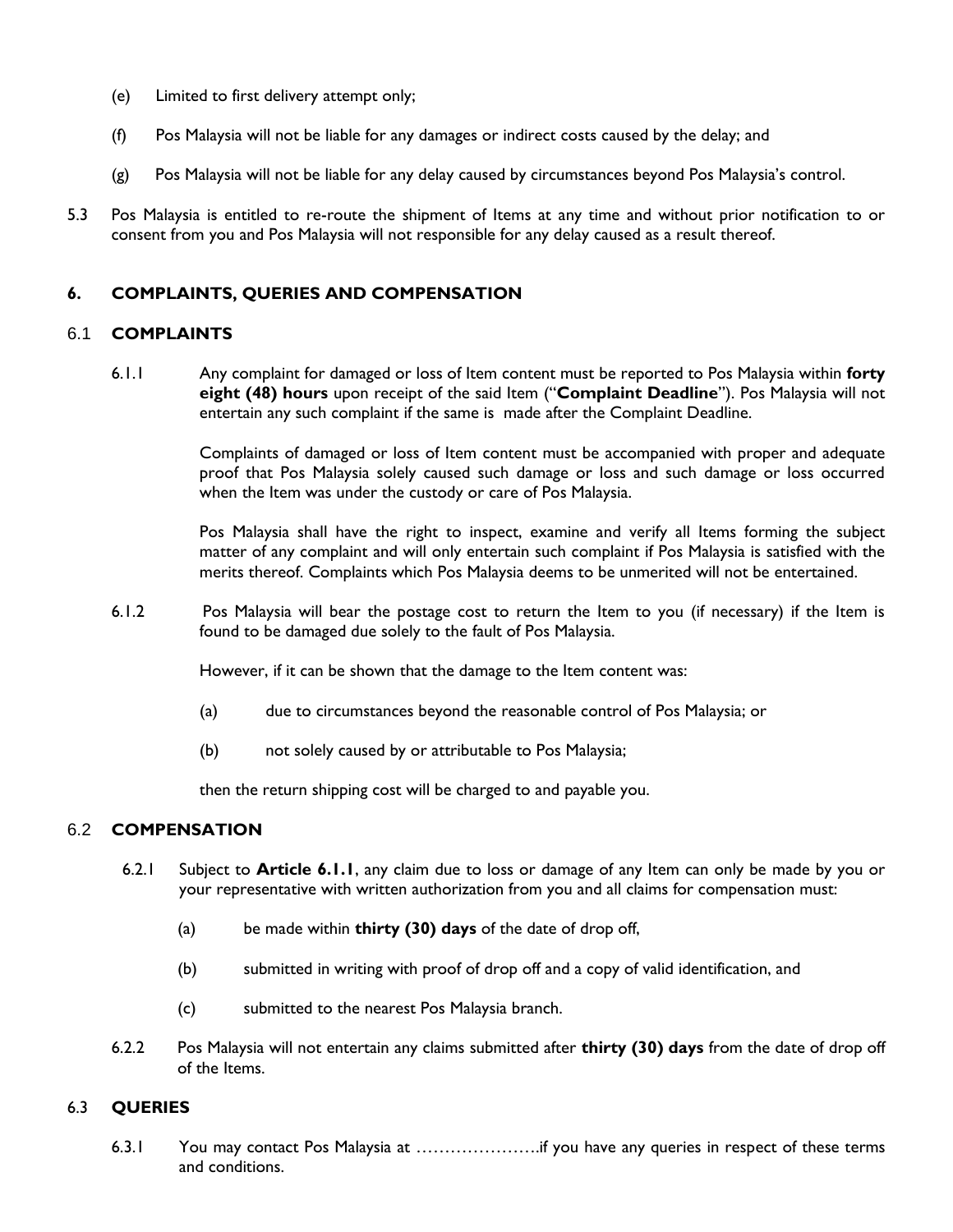# **7 LIABILITY AND INDEMNITY**

## 7.1 **Limitation of Liability**

- 7.1.1 Pos Malaysia's liability for claims of direct losses for damaged or missing Items, damage or loss caused by delivery not in accordance with Address and damage or loss which occurs before item is delivered to the Address, is limited to the following:
	- (a) The actual amount of loss or damage suffered, based on content and actual value of content that has been declared on PL1A Form during drop off, or a maximum of **MYR100.00** for documents or parcels weighing **below 2kg** / **MYR300.00** for documents or parcels weighing **2kg or more**, subject to whichever is lower ("**Maximum Liability Limit**"),
	- (b) Limited to **one (1) claim per dropped off Item only** but not exceeding the Maximum Liability Limit of Pos Malaysia.
- 7.1.2 If the value exceeds the Maximum Liability Limit of Pos Malaysia, you are responsible for insuring the Item for posting either through insurance offered by Pos Malaysia or any insurance of your choice. If you fail to get additional coverage through insurance, Pos Malaysia's liability is subject to limitations as described in **Article 7.1.1** above.
	- 7.1.3 Notwithstanding anything stated or implied to the contrary herein, Pos Malaysia's total liability to you is as stipulated in these terms and conditions only.

### 7.2 **Indemnity**

- 7.2.1 You shall fully indemnify Pos Malaysia and keep Pos Malaysia fully indemnified always from and against any and all losses, claims, costs and expenses, or damages which Pos Malaysia may suffer or incur as a result of your breach of any of these term and conditions.
- 7.3 Exclusion of Liability
	- 7.3.1 Pos Malaysia shall not be liable to you for any form of indirect loss, consequential damages, other indirect costs, loss of contract opportunities, loss of profits or income or cost incurred by delays, damage or loss of content or part of content, whether it is notified to Pos Malaysia prior or within Pos Malaysia's knowledge, control or otherwise during drop off or caused by Pos Malaysia's negligence.

# **8 CIRCUMSTANCES BEYOND POS MALAYSIA'S CONTROL**

8.1 Pos Malaysia will not be liable to you or any other person for any losses or damages sustained as a result of or attributable to factors or events outside the control and/or power of Pos Malaysia, including but not limited to: (a) natural disasters such as earthquake, hurricane, flood and others, (b) war, embargo, aeroplane accident or technical fault, (c) fire or robbery, (d) Items that are seized, detained or destroyed by the relevant authorities during transit or at the place of destination.

# **9 GENERAL PROVISIONS**

9.1 **Governing Law**: This Agreement shall be governed by and construed in accordance with the laws of Malaysia;